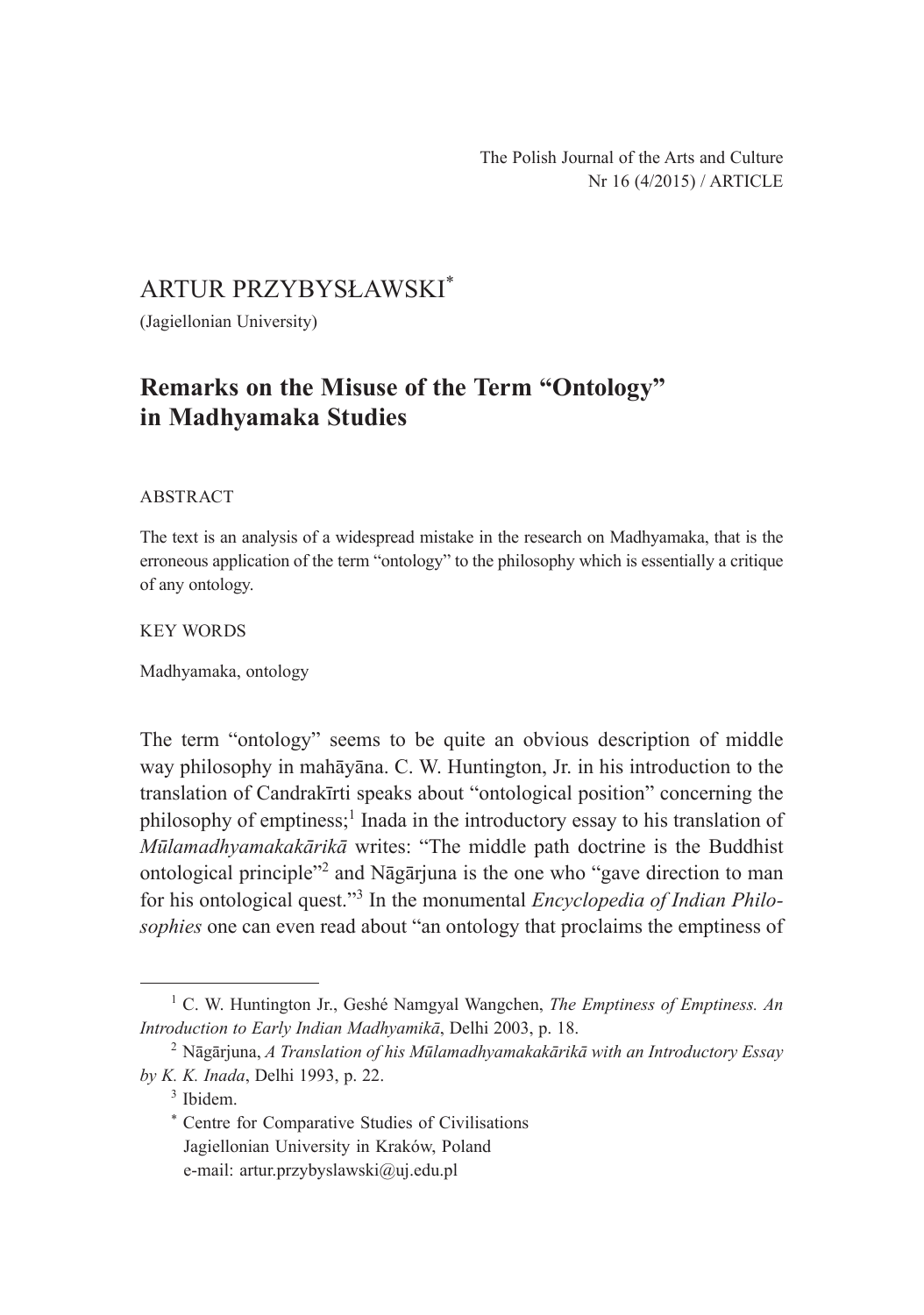everything."4 These are only a few examples of the tendency to use this term as a relevant description of madhyamaka. Unfortunately, this kind of usage of the term "ontology" proves to be either a misunderstanding of madhyamaka or of ontology or, most probably, of both. The reason arises, I believe, from forgetting basic definitions. In this paper I would like to clarify the circumstances surrounding the misuse of the term "ontology" as a relevant term for describing madhyamaka in the Nāgārjunian sense.

## THE ORIGIN OF MISUSE OF THE TERM "ONTOLOGY" IN MADHYAMAKA STUDIES

Since the tendency to describe madhyamaka as ontology is quite widespread it probably originates from the work of an influential author. In 1953 in *Philosophy East and West* E. Conze published his text entitled "The Ontology of Prajñāpāramitā". On the very first page he refers to Nāgārjuna and goes on to discuss ontology in the context of the Buddhist philosophy of emptiness in mahāyāna. Even though he warns that "It would be a mistake, of course, to regard these texts as philosophical treatises in the European sense of the word," just a few sentences later he decides to use one of the most crucial terms of European philosophy to characterise Prajñāpāramitā literature with its later continuation and unfolding. He starts in a most unfortunate way:

If ontology in the usual sense is interpreted, however, to mean any attempt to contact the true nature of reality, the Prajñāpāramitā Sūtras are replete with it.<sup>5</sup>

The only problem with this interpretation of ontology is that no serious philosopher dealing with ontology has ever defined it in this way. With such a general phrase as "attempt to contact the true nature of reality" one can also describe epistemology or natural sciences etc. This kind of characteristic was never given as a distinguishing feature of ontology so precisely defined by Aristotelians or other philosophers. Moreover, the usage of the phrase "true nature" shows a lack of familiarity with the ontological discourse of European philosophy. The term "true nature" suggests that there may well be some "false nature" to be avoided – and this is exactly the reason why it is not used

<sup>4</sup> *Encyclopedia of Indian Philosophies*, eds. K. H. Potter et al., Delhi 1999, Vol. VIII, p. 229.

<sup>5</sup> E. Conze, *Ontology of Prajñāpāramitā*, "Philosophy East and West" 1953, Vol. 3, No. 2, p. 117.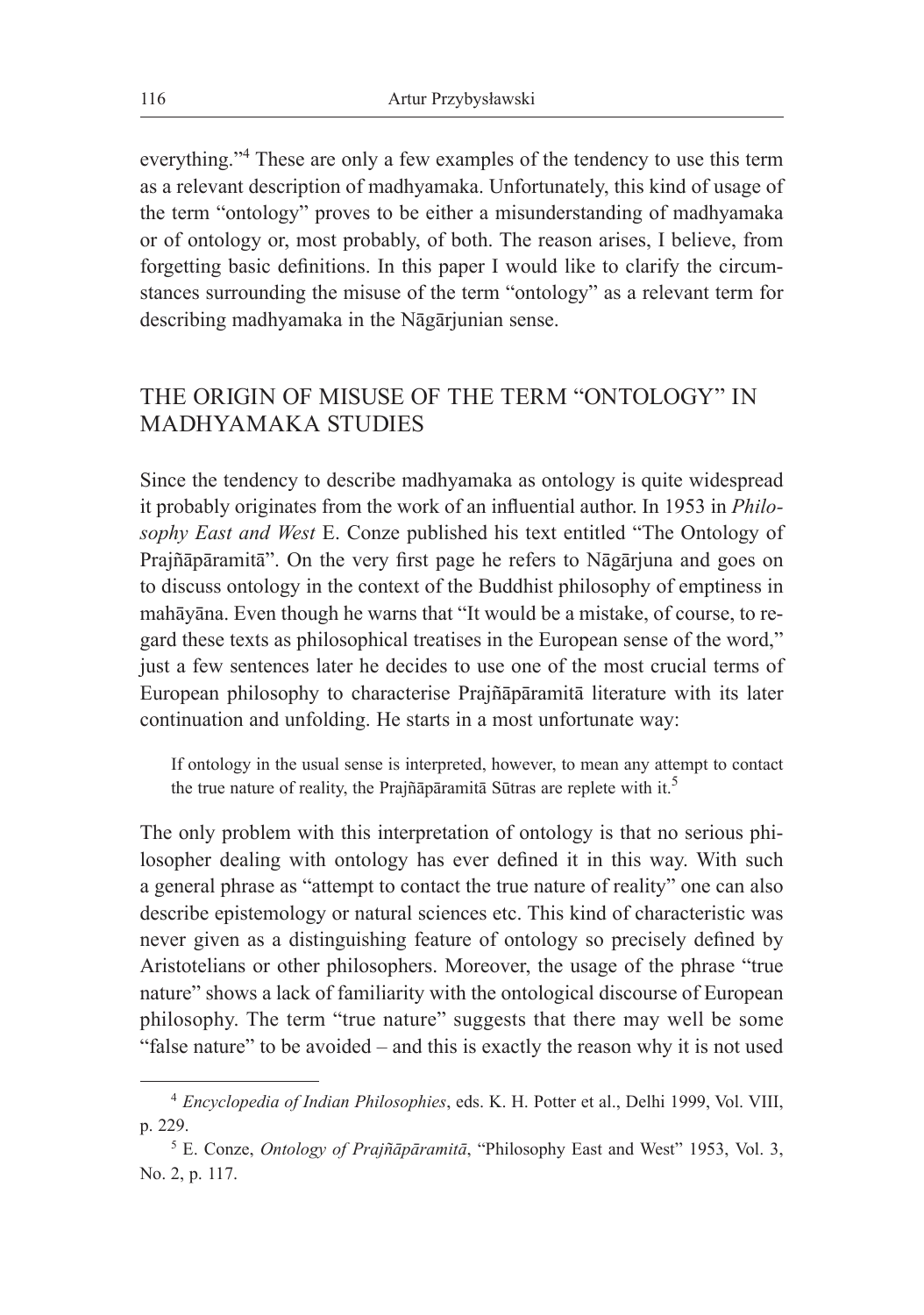in European ontology where nature or essence are, of course, inherently true, which is why they can play the role of nature or essence, so a collocation like "true nature" makes as much sense as "true truth".

Conze obviously does not know traditional ontology and makes no effort to explain it properly in traditional terms and then compare it with the subject matter of Prajñāpāramitā literature. On thirteen pages of his text on ontology the term appears only five times and with the exception of the fragment quoted above, there is only one more time he writes about his understanding of this crucial term:

The ontology of the Prajñāpāramitā is a description of the world as it appears to those whose self is extinct. $6$ 

Again, if we use such a general phrase as "description of the world" it can in no way define ontology since it is simply much too general. Biology is also a description of the world, as is physics and even theology could describe the world as the creation of some god. If something is a "description of the world" it does not meant that it is necessarily an ontology. Fairytales can also describe the world for children but to include them within ontology would a slight exaggeration.

Ontology can never be a description of something as it appears to somebody, since it was an investigation of being in itself independent from the way it appears to any subject. Ontology as a "description of the world as it appears" would never be fundamental and thus would not be an ontology. Furthermore, in Buddhism those whose self is extinct are exactly the ones who can see the world as it really is and not the world as it appears to any one person – they can see dharma as dharma, not dharma as it appears to them. This is a rather important point in the Buddhist doctrine, obviously forgotten by Conze.

It is hard to avoid the impression that Conze uses the term "ontology" merely in order to make his article sound more serious and, unfortunately, this is not the only example of this kind. Probably the most flagrant one would be the book on Candrakīrti *The Ontology of the Middle Way* by Peter Fenner where the term "ontology", with the exception of the title, appears only four times in 338 pages. He writes that "the middle path and relational origination are essentially ontological doctrines."7 Nowhere does the author of these words explain what he means by ontology and one can only guess from the next sentence what he had in mind, in which he claims that "The middle path

 $6$  Ibidem, p. 129.

<sup>7</sup> P. Fenner, *The Ontology of the Middle Way*, Dordrecht–Boston–London 1990, p. 85.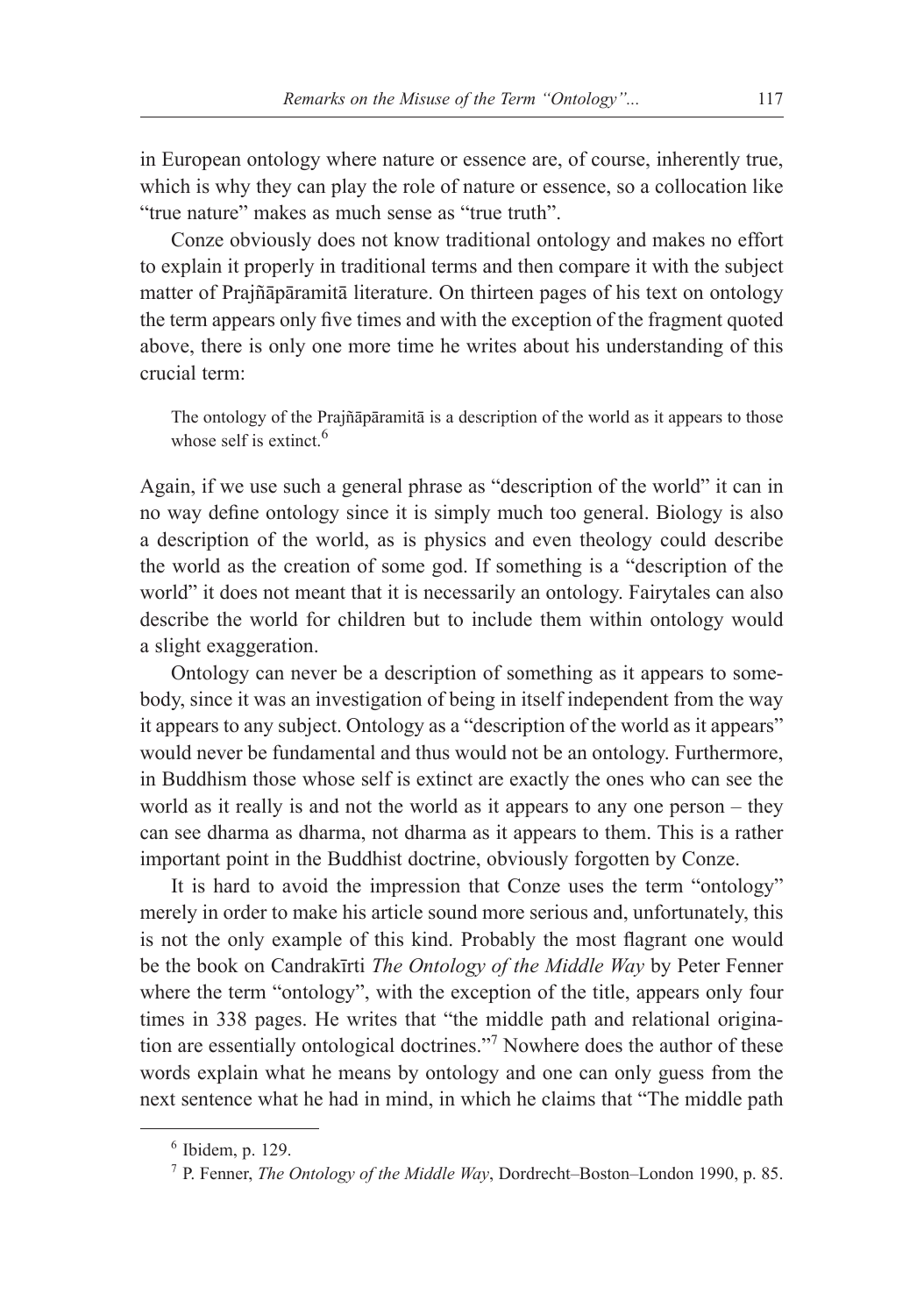refers to a perspective which views reality as neither something nor nothing."<sup>8</sup> This is true regarding the middle way, although it is hardly an ontological view. Ontology is the last thing one could ascribe to Candrakīrti who used to say that he has no thesis of his own but discusses only to the point where his adversaries give up their views.

## THE MEANING OF THE TERM ONTOLOGY AND NAGARJUNIAN MIDDLE WAY

The term "ontology" is not so old as we used to think since, despite its Greek etymology, it appeared for the first time in *Lexicon philosophicum*, a work by Rudolf Göckel published in 1613. It was introduced as a synonym of the term *philosophia prima* that can be traced back to the *Metaphysics* of Aristotle. Ontology gained its final classical shape in the work of Christian Wolff who published his *Philosophia prima, sive Ontologia* in the year 1729. Generally we can say that ontology in its classical form preserved the characteristic of *philosophia prima* formulated by Aristotle:

There is a science which investigates being as being and the attributes which belong to this in virtue of its own nature. Now this is not the same as any of the so-called special sciences; for none of these others treats universally of being as being. They cut off a part of being and investigate the attribute of this part; this is what the mathematical sciences for instance do. Now since we are seeking the first principles and the highest causes, clearly there must be some thing to which these belong in virtue of its own nature. If then those who sought the elements of existing things were seeking these same principles, it is necessary that the elements must be elements of being not by accident but just because it is being. Therefore it is of being as being that we also must grasp the first causes.<sup>9</sup>

Now it will be easy to distinguish madhyamaka from ontology which is so different from it. First of all, ontology in its Aristotelian form presupposes the existence of ultimate being. This presupposition is clearly an expression of wishful thinking, since Aristotle tries to persuade us that from the fact of searching for something, it must follow that the object searched for exists. This is clearly not necessarily the case. Nobody will accept this kind of inference. When Aristotle says "since we are seeking the first principles and the highest

<sup>8</sup> Ibidem.

<sup>9</sup> Aristotle, *Metaphysics*, translated by W. D. Ross, in: *The Basic Works of Aristotle*, ed. R. McKeon, Random House 1941, 1003a.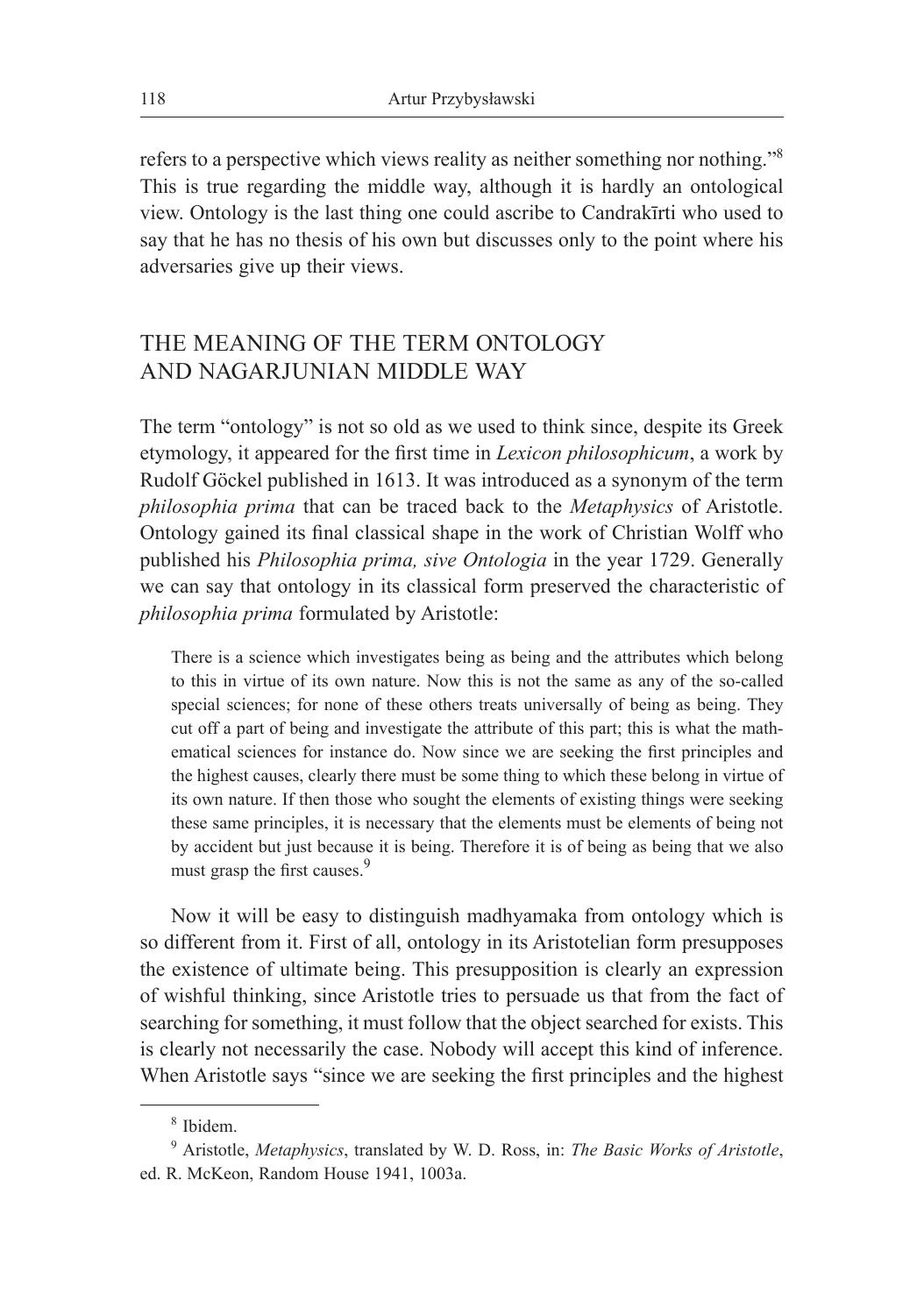causes, clearly there must be some thing to which these belong in virtue of its own nature"10 he presents only a dogmatic standpoint so characteristic also to the opponents of madhyamaka philosophers. In ontology generally there is no place for questioning the notion of being; being is presupposed as the main irreducible principle. This one main assumption is enough to understand how enormous the gap is between a traditional ontological approach and that of madhyamaka. One of the targets madhyamaka criticises is in fact ontology. Any kind of being is dismissed by madhyamaka, so what then is the sense of placing madhyamaka under the banner of ontology?

Secondly, one of the main notions of ontology is essence. Without essence there is no being or thing, according to ontology. Essence is the axiom of ontology. That is why it is enough to read just the second and third stanza from Nāgārjuna's *Śūnyatāsaptati* to know that ontology is the worst name for madhyamaka since the main meaning of emptiness is to be empty of essence.

(2) Substance does not exist, there is no non-substance, There is no substance-non-substance, and that is why there is nothing to be explained. All dharmas to be explained Like nirvana are empty of essence.

(3) Since the essence of any thing Does not exist in cause, conditions, their combination, Or in any of them separately, or in all of them, It is empty. $11$ 

Also Candrakīrti ends his commentary to chapter 15 of *Mūlamadhyamakakārikā* saying that what is meant by the non-existence of things is the lack of essence. How can we then say that madhyamaka is "an ontology that proclaims the emptiness of everything?"12 This is self-contradiction! That which is empty of essence will never be proclaimed by ontology since what it tries to establish is a being endowed with or even full of essence. That is why emptiness can not be any ontological concept even though another Buddhist encyclopaedia tries to persuade us with nonsense such as "ontological

<sup>10</sup> Ibidem.

<sup>11</sup> Nāgārjuna, *Śunyatāsaptatiḥ with Auto-Commentary*, Central Institute of Higher Tibetan Studies, Sarnath, Varanasi 1996, 74n: (2) *bdag med bdag med min bdag dang// bad med min pas brjod 'ga' med// brjod par bya ba'i chos rnams kun// mya ngan 'das mtshungs rang bzhin stong//* (3) *gang phyir dngos po thams cad kyi// rang bzhin rgyu rkyen tshogs pa'am// so so rnams la'am thams cad la// yod min de phyir stong pa yin//*

<sup>12</sup> *Encyclopedia of Indian Philosophies*, op. cit., p. 229.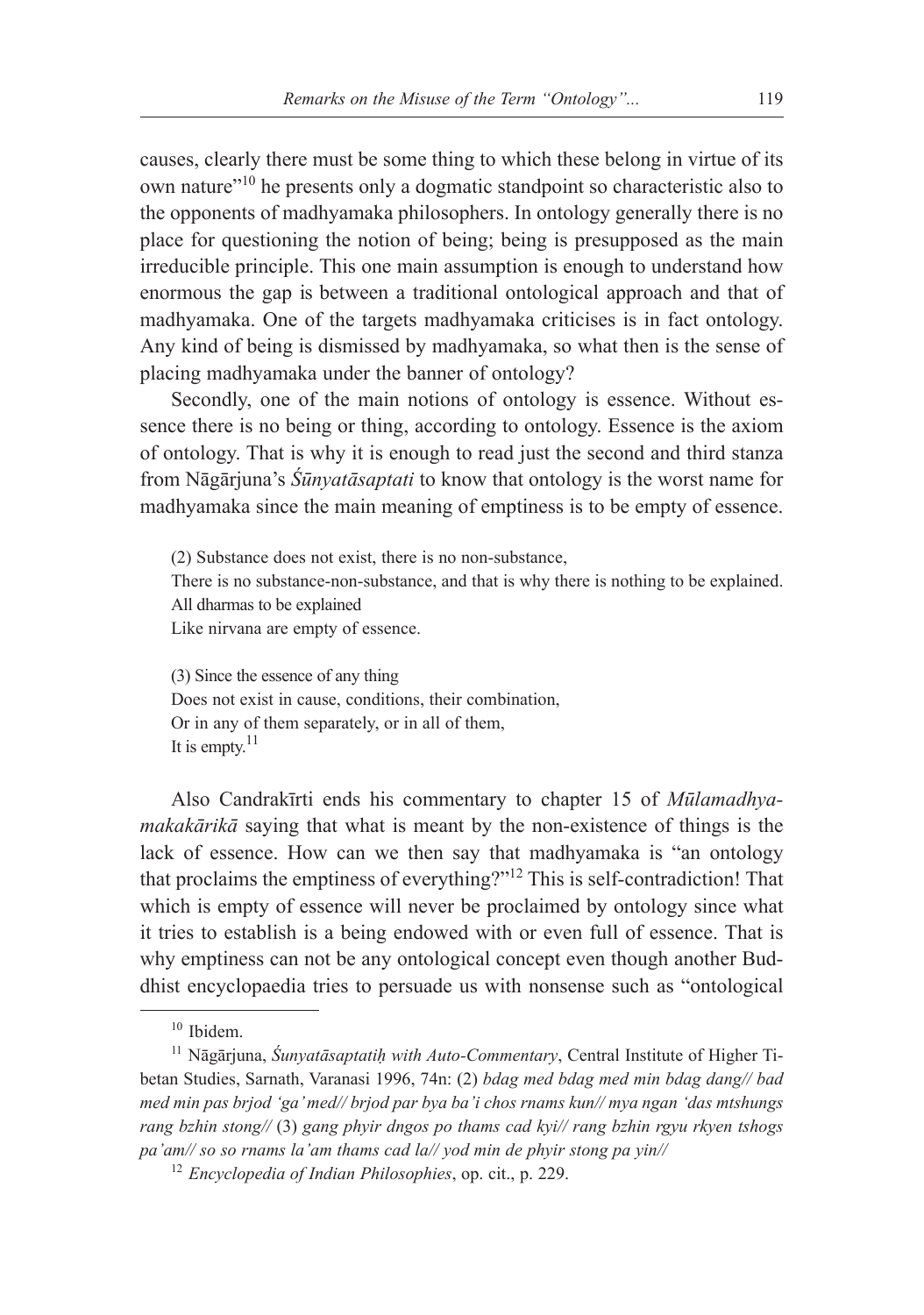categories as the two truths, no-self and emptiness"<sup>13</sup> in the discourse of Candrakīrti.<sup>14</sup> Nāgārjuna and Candrakīrti put so much effort into criticising such classical ontological categories like cause, effect, essence, being, individual or self etc. that labelling their work with the name of ontology is ridiculous. The philosophy of Aristotle is ontology but not madhyamaka!

Thirdly, ontology strives to give the only and correct description of reality or the structure of reality that must be set up as a system. This is exactly what madhyamaka philosophers do not want to do – they do not want to build any kind of philosophical system. In the famous passage from *Vigrahavyāvartanī*, Nāgārjuna says that just advancing any thesis would be an error:

If I had any thesis, that fault would apply to me. But I do not have any thesis, So there is indeed no fault for me.<sup>15</sup>

Candrakīrti explains that the Madhyamaka philosopher speaks only because he is faced with theses proposed by somebody else but he himself has no assertion to pursue: "He makes no use of reasons and examples but pursues his own thesis only until the adversary gives up his."<sup>16</sup> This kind of procedure is much closer to Greek skepticism than to the ontology that was put into question by skeptics.17 We simply have to remember that even though in madhyamaka we can find a lot of discussion on such ontological categories as cause, effect, being, and essence, the middle way philosophy is not the type of discourse which tries to show them as fundamental and irreducible. Its aim is exactly the opposite: to undermine every foundation. "In madhyamaka, no

<sup>&</sup>lt;sup>13</sup> *Encyclopedia of Buddhism*, eds. R. E. Buswell, Jr. et al., New York 2004, p. 152.

 $14$  From the same entry we can also learn something quite surprising, namely that "Madhyamaka philosopher must avoid syllogistic reasoning, and must defeat opponents solely through drawing out the absurd consequences of their own statements" (ibidem). Unfortunately the method of drawing conclusions without using syllogism remains the secret of the author of the entry on Candrakīrti.

<sup>15</sup> J. Westerhoff, *The Dispeller of Disputes. Nāgārjuna's* Vigrahavyāvartanī, New York 2010, verse 29.

<sup>16</sup> Candrakīrti, *Lucid Exposition of the Middle Way. The Essential Chapters from the Prasannapadā of Candrakīrti*, trans. Mervyn Sprung, London 1979, pp. 37–38).

 $17$  Cf. "Madhyamaka and Classical Greek Scepticism" by Georges Dreyfus and Jay L. Garfield in: G. Dreyfus, J. L. Garfield et al., *Moonshadows*. *Conventional Truth in Buddhist Philosophy*, New York 2011, pp. 115–130.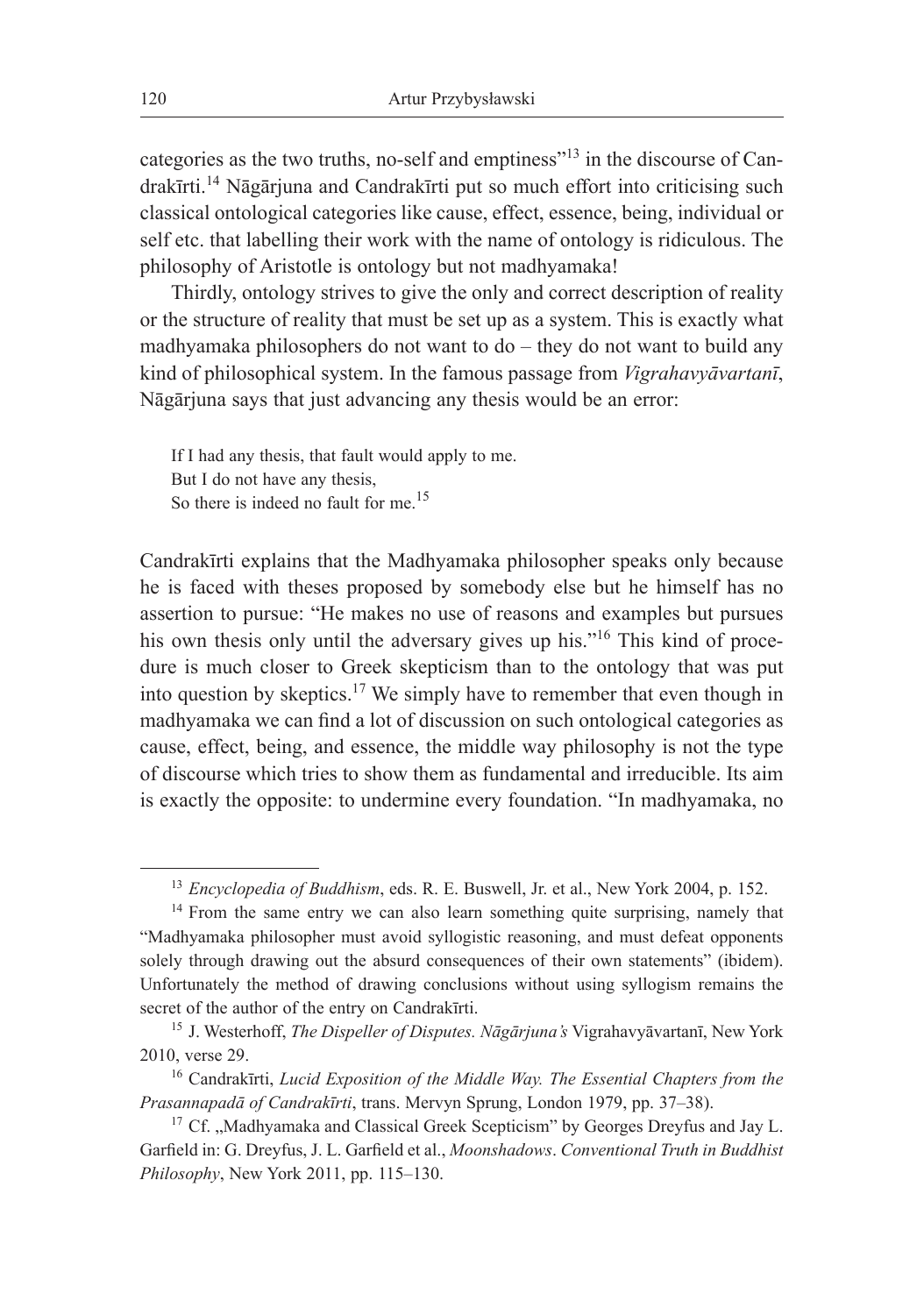*effort* is made to establish any ontology."<sup>18</sup> In madhyamaka, no *effort* is made to establish anything. Contrary to the claim of Nagao, that "True ontology can be said to have begun with the advent of Mahāyāna or with the appearance of Nāgārjuna,"19 his appearance marks the death of true ontology.

Fourthly, the next main category of ontology is truth.<sup>20</sup> In classical ontology the notion of truth is always rooted in being as being (for example in Wolff). Again this is the tradition that is traced back to Aristotle stating: "As each thing is in respect of being, so is it in respect of truth."<sup>21</sup> No doubt this is another deep difference between ontology and madhyamaka. The notion of correspondence so crucial for the classical understanding of truth does not function in madhyamaka discourse. In a famous passage from *Metaphysics* it was formulated as follows: "It is not because we think truly that you are pale, that you are pale, but because you are pale we who say this have the truth.<sup> $22$ </sup> What is presupposed here is that a certain being has certain qualities and so the truth then concerns the conformity between it and the statement about it. In madhyamaka such a situation is ultimately impossible,  $2<sup>3</sup>$  since ultimately there is no thing that possesses certain attributes, so the correspondence between what is said and what exists is impossible. In madhyamaka "the ultimate truth is that there is no ultimate truth."24

Nevertheless Conze claims that in the case of Buddhist philosophy, which is not interested in the notion of being, we can talk about a "new ontology"<sup>25</sup> with its "principle of Buddhist ontology, which is common to all schools and has been formulated on many occasions.' It states that the truth 'lies in the middle' between 'it is' and 'it is not.'"26 Conze does not elaborate on the notion of

<sup>18</sup> K. Brunnhölzl, *The Center of the Sunlit Sky. Madhyamaka in the Kagyü Tradition*, New York 2004, p. 159.

<sup>19</sup> G. M. Nagao, *Mādhyamika and Yogācāra. A Study of Mahāyāna Philosophies*, Albany 1991, p. 166.

 $20$  The notion of truth is one of the widest topics so here we have room only for the most general remarks. 21 Aristotle, op. cit., 993b.

 $22$  Ibidem, 1051b.

 $23$  Of course we can not forget that Madhyamaka makes use of so called "worldly" conventions" but does so in order to lead towards ultimately inexpressible enlightenment.

<sup>24</sup> M. Siderits, *Thinking on Empty: Mādhyamaka Anti-Realism and Canons of Rationality*, [in:] *Rationality in Question*, eds. S. Biderman and B. A. Schaufstein, Dordrecht 1989, p. 6.

<sup>25</sup> Inada takes over this term. Cf. K. K. Inada, *The Range of Buddhist Ontology*, "Philosophy East and West" 1988, Vol. 38, No. 3, p. 263.

<sup>26</sup> E. Conze, *Buddhist Thought in India*. *Three Phases of Buddhist Philosophy*, London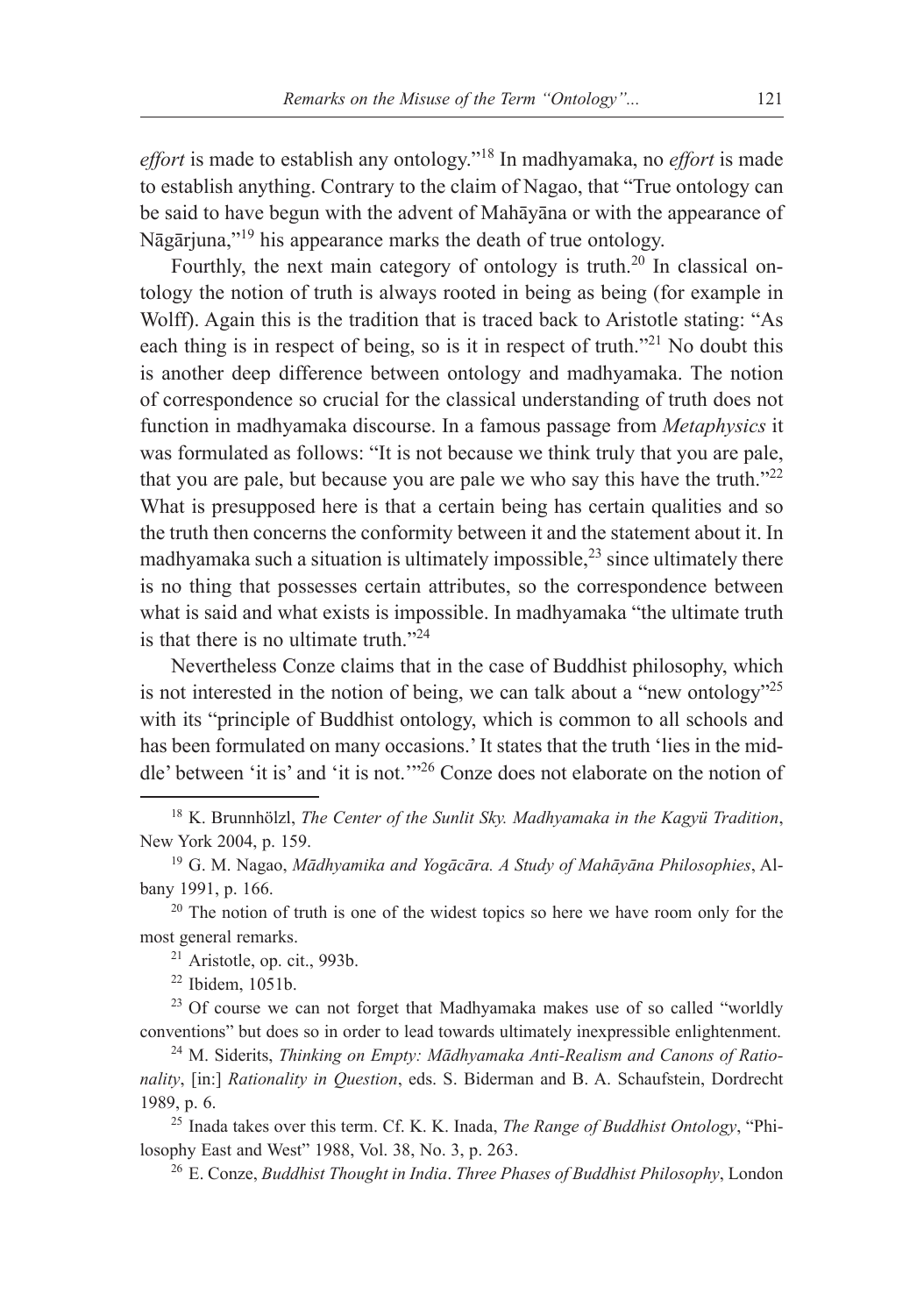truth, so the reader hardly knows what is meant by this term in his book. But since he contrasts this view with that of Aristotle, claiming that being can not be contradictory, he probably means that the referent of a true statement is not any kind of being but that which lies in between the extremes of existence and non-existence. The only problem then is that unfortunately there is nothing in between them that one can speak of and all the more speak of truthfully.

To sum up, if somebody claims Madhyamaka to be a kind of ontology, the implication is that it is a form of science in search of the highest principles of being and its essential attributes, placing the notion of essence in the centre of the philosophical system. Nobody could agree that this is the standpoint of middle way discourse. Were somebody to attempt to hold on to the argument that the highest principle is emptiness and that this is why we can define madhyamaka as a search for the highest principles called ontology, we would surely answer: please remember that ontology comes from the Greek *ontos on* – being; ontology is the science of being! This is exactly what is neglected by Nagao who says "ontology in a Buddhist context is not an ontology of 'being,' but that of śūnyatā."<sup>27</sup> What is so pitiful about these kinds of claims is that they are made with premeditation - the author knows that ontology is the science of being yet uses this term to describe the philosophy of emptiness that criticises and gives up this notion. What is the point of this kind of deliberate strategy? What is achieved or gained by calling Nāgārjunian middle way an ontology? If we called madhyamaka an ontology we would say in fact that emptiness is a kind of being which is one of the most serious philosophical diseases that should be cured with the emptiness of emptiness:

Absence of essence in phenomena is called emptiness by the wise ones. This emptiness is also empty. Empty of nature, as it is said. Emptiness of the so called emptiness is said to be emptiness of emptiness. It was taught in order to refute intellectual grasping of emptiness as object.28

<sup>1962,</sup> p. 219. Eckel uncritically repeats this error: "a valid ontology is worked out only in the middle ground between the two extremes" (M. D. Eckel, *Bhāvaviveka's Critique of*  Yogācāra *in Ch. XXV of the* Prajñāpradipa, [in:] *Indiske Studies 5: Miscellanea Buddhica*, ed. Chr. Lindtner, Copenhagen 1985, p. 31).

<sup>27</sup> G. M. Nagao, op. cit., p. 187.

<sup>28</sup> Candrakīrti, *Madhyamakāvatāra* 6. 185–186: *chos rnams rang bzhin med pa nyid// mkhas pas stong pa nyid ces bsnyad// stong nyid de yang stong nyid kyi// ngo bos stong par 'dod pa yin// stong nyid ces bya'i stong nyid gang// stong nyid stong nyid du 'dod de// stong nyid dngos po'i blo can gyi// 'dzin pa bzlog phyir gsungs pa yin//*.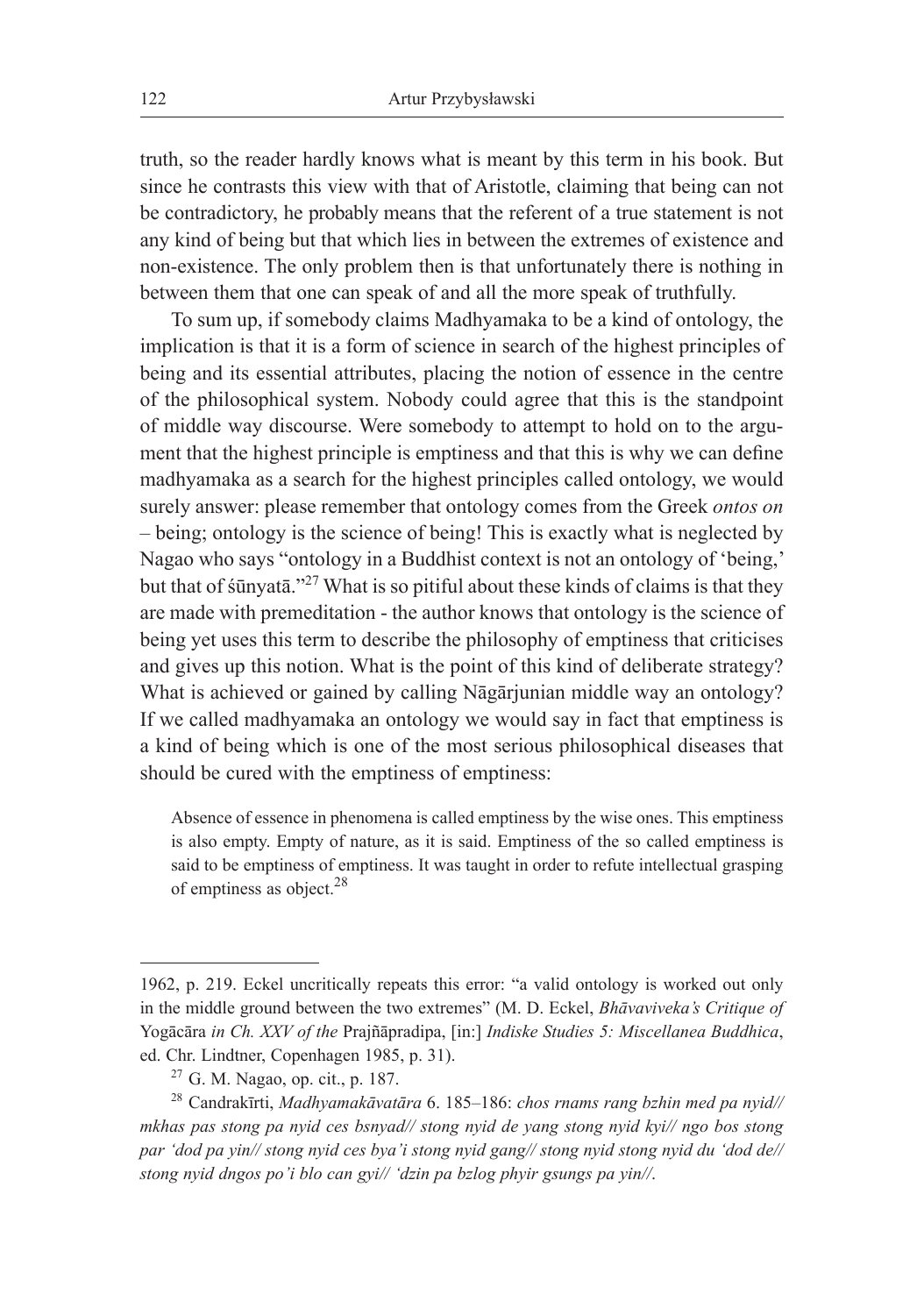This medicine was not taken by Conze and his uncritical followers. Luckily, there are also counterexamples like Ruegg, one of the most prominent scholars investigating middle way philosophy, who never refers to it as ontology, proving thus that one can perfectly assess Nāgārjunian philosophy without misinterpreting it or basic European notions.<sup>29</sup>

Referring madhyamaka to European philosophy is essential for choosing the correct terminology for translation, since when translating Asian philosophy into European languages, we have to use European philosophical terminology simply because this is the only terminology we have (if somebody does not know this terminology, how can he offer a proper translation?). This is also – or even first of all – essential for understanding Asian philosophy because we are brought up in a certain philosophical context that determines the shape of our thinking. Lack of knowledge of European philosophy is a serious obstacle in understanding Asian philosophy.

#### BIBLIOGRAPHY

- 1. Aristotle, *Metaphysics*, translated by W. D. Ross, in: *The Basic Works of Aristotle*, ed. R. McKeon, Random House 1941.
- 2. Brunnhölzl K., *The Center of the Sunlit Sky. Madhyamaka in the Kagyü Tradition*, New York 2004.
- 3. Candrakīrti, *dbu ma la 'jug pa zhes bya ba bzhugs so*, Central Institute of Higher Tibetan Studies, Sarnath-Varanasi 1997–1998.
- 4. Candrakīrti, *Lucid Exposition of the Middle Way. The Essential Chapters from the Prasannapadā of Candrakīrti*, trans. Mervyn Sprung, London 1979.
- 5. Conze E., *Buddhist Thought in India*. *Three Phases of Buddhist Philosophy*, London 1962.
- 6. Conze E., *Ontology of Prajñāpāramitā*, "Philosophy East and West" 1953, Vol. 3, No. 2, pp. 117–129.
- 7. Della Santina P., *Madhyamaka Schools in India*, Delhi 1986.
- 8. Dreyfus G., Garfield J. L. et al., *Moonshadows*. *Conventional Truth in Buddhist Philosophy*, New York 2011.
- 9. *Encyclopedia of Buddhism*, eds. R. E. Buswell, Jr. et al., New York 2004.
- 10. *Encyclopedia of Indian Philosophies*, eds. K. H. Potter et al., Delhi 1999, Vol. VIII.
- 11. Eckel M. D., *Bhāvaviveka's Critique of* Yogācāra *in Ch. XXV of the* Prajñāpradipa, [in:] *Indiske Studies 5: Miscellanea Buddhica*, ed. Chr. Lindtner, Copenhagen 1985, p. 25–75.
- 12. Fenner P., *The Ontology of the Middle Way*, Dordrecht–Boston–London 1990.

<sup>29</sup> Cf. D. S. Ruegg, *The Literature of the Madhyamaka School of Philosophy in India*, Wiesbaden 1981.